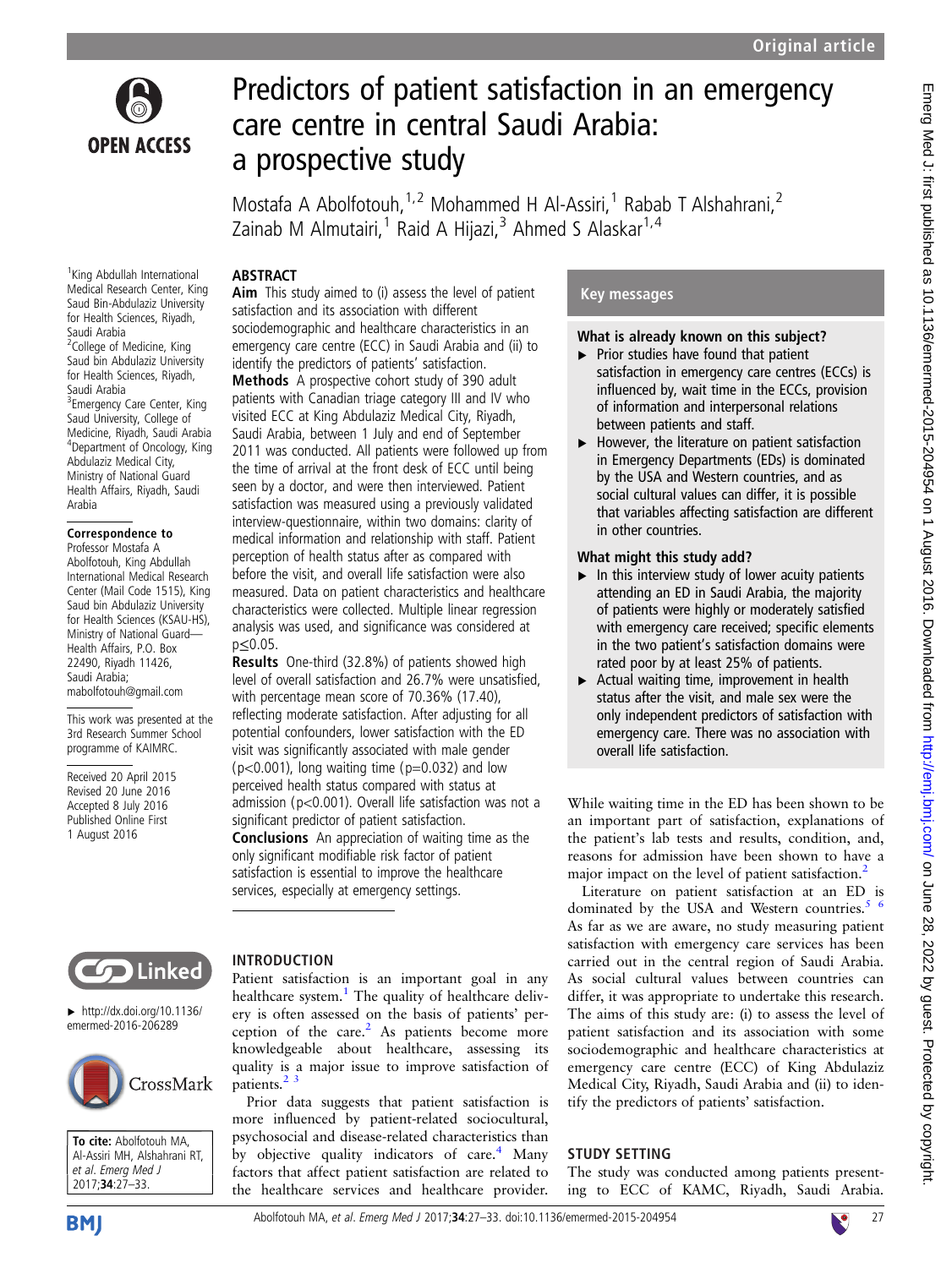KAMC is a major tertiary care institution, serving patients referred throughout the Kingdom of Saudi Arabia. ECC provides services for a rapidly growing patient population in all of its catchment areas, and is the largest ECC in Riyadh with a capacity of 125 beds. The centre provides urgent care services for all patients mainly trauma and critical medical cases. The centre contains trauma X-ray and Stat Lab to be ready when time becomes critical. It is divided into two main sections; adult care: (30 consultants and 34 staff physicians) and paediatric care (20 consultants and 21 staff physicians). The average number of ECC visits is about 700 patients per day with some seasonal variations.

The ECC follows the Canadian Triage and Acuity Scale guide-lines<sup>[7](#page-6-0)</sup> to categorise cases on the basis of severity. Nurses assign an urgency rating according to observable physiological parameters.

#### STUDY DESIGN

This is a prospective observational study.

#### Study subjects and sampling technique

Adult ECC Arabic-speaking patients above 18 years who were designated triage category III and IV were the target of this study. Every eligible participant was approached by one of the research team, and the study was explained to him/her. Patients consented verbally with full understanding of their right to withdraw from the study at any time. Patients with serious physical or mental illnesses, such as terminal disease and psychosis, were excluded, as they might not be able to comprehend and complete the questionnaire. Non-Arabic speaking patients were excluded from the study, to avoid the language barrier during data collection phase. Approval of the Institutional Review Board of the Ministry of National Guard Health Affairs was obtained before conduction of the study.

Consenting patients were followed from time of arrival at the front desk of ECC to the time of discharge. A member of the research team interviewed the patient at discharge using a previ-ously validated questionnaire,<sup>[9](#page-6-0)</sup> assessing their satisfaction with their care in the ECC and their perception of their health status at discharge as compared with arrival.

#### Data collection

Assessment of patient satisfaction

Patient satisfaction was assessed using the previously validated Arabic version of the Echelle de Qualité des Soins en Hospitalisation  $(EQS-H)$ , a well-known scale that is usually used to determine inpatient satisfaction with the quality of medical and nursing care within hospitals.<sup>[9 10](#page-6-0)</sup> Items are clinically relevant to a hospital setting. The EQS-H was allocated for this study because of its ease of administration, being short yet comprehensive, and the availability of an Arabic version that has been previously validated.

The EQS-H is a self-reported questionnaire with two domains of patient satisfaction. The 'quality of medical information' domain contains five items, and the 'relationship with staff and daily routine' domain has 10 items. Each item is rated on a fivepoint Likert scale of five responses ('poor', 'moderate', 'good', 'very good' and 'excellent'). The overall satisfaction score is the sum of the scores for each item.<sup>[10](#page-6-0)</sup> Domain scores were also calculated.

Clarity of information domain (5 questions): A series of questions were asked to identify the level of satisfaction and perception of the patient towards the clarity of information delivered by the

medical staff: Clear information about the symptoms, Reason of the investigation, Result of investigation, Cause of given medication, and Side effects of those medications. The score of this domain varies from 5 to 25 points. The percentage mean score was estimated and patients were then categorized into: highly satisfied ( $\geq$ 80% score), moderately satisfied (60 to <80% score), and unsatisfied (<60% score).

Relationship with the ECC staff domain (11 questions): To evaluate the satisfaction of the participant with the system used in the department and the relationship with the medical staff: Knowing who was the treating physician, provided privacy, department services (food, dressing and cleanliness), analgesia, response of the nursing staff, organization in the section, level of understanding within the department staff, time given by the nursing staff, medical decision sharing, care and treatment in general, and improvement during hospitalization. The total score of this domain varies from 11 to 55 points. The percentage mean score was estimated and patients were then categorized into: highly satisfied ( $\geq 80\%$  score), moderately satisfied (60 to <80% score), and unsatisfied (<60% score).

## Patients' personal and sociodemographic characteristics

Data on patient' characteristics were collected on arrival to ED including: gender, age, residency (rural or urban), marital status (single, married, divorced or widowed), educational level (illiterate, read and write primary/intermediate/high school, higher education) and monthly income (<US\$1500 and ≥US\$1500).

#### Emergency care-related characteristics

Data were collected to cover the following: (a) length of stay in the ED; (b) waiting time calculated as the sum of the following: (i) time of arrival to registration, (ii) time from registration until initiation of triage, (iii) triage duration and (iv) time from triage till seen by a doctor; (c) medical insurance—that is whether the patient is affiliated to and insured medically by the National Guard Health services (Patients who are eligible to National Guard healthcare services may get somehow better service being recorded in the hospital with their all previous medical history and comorbidities. Also, they must be more familiar with the hospital and staff.); (d) type of complaint—that is the main complaint that led the patient to visit the ED; (e) improvement from admission (same, little better, much better) and (v) perceived health status compared with people of the same age (better, worse, same).<sup>[9](#page-6-0)</sup> Every patient was asked "Do you feel much better, little better or same after the ED visit?" and "Do you feel better, same or worse compared to people of same age?."

#### Overall life satisfaction

The importance of including a single-item scale on overall life satisfaction (OLS) when studying subjective well-being was previously highlighted by Campbell et  $al$ .<sup>[11](#page-6-0)</sup> In our research, we included the question "In general, how would you rate the level of satisfaction with your life?," using an end-labelled 0–10 scale, from completely dissatisfied to completely satisfied.

A team of four research coordinators (two males and two females) were assigned, educated and trained on using the EQS-H and OLS tools to interview the targeted participants. A pilot study was applied on five patients to ensure the feasibility and comprehensiveness of the interview. Each interview took about 10–20 min; thus an average of 10 questionnaires was completed at different times per day over two shifts (five patients per shift). Data collection was conducted between 09:00 and 20:00 hours over the 3 months of the year (July– September 2011) that have the highest number of patient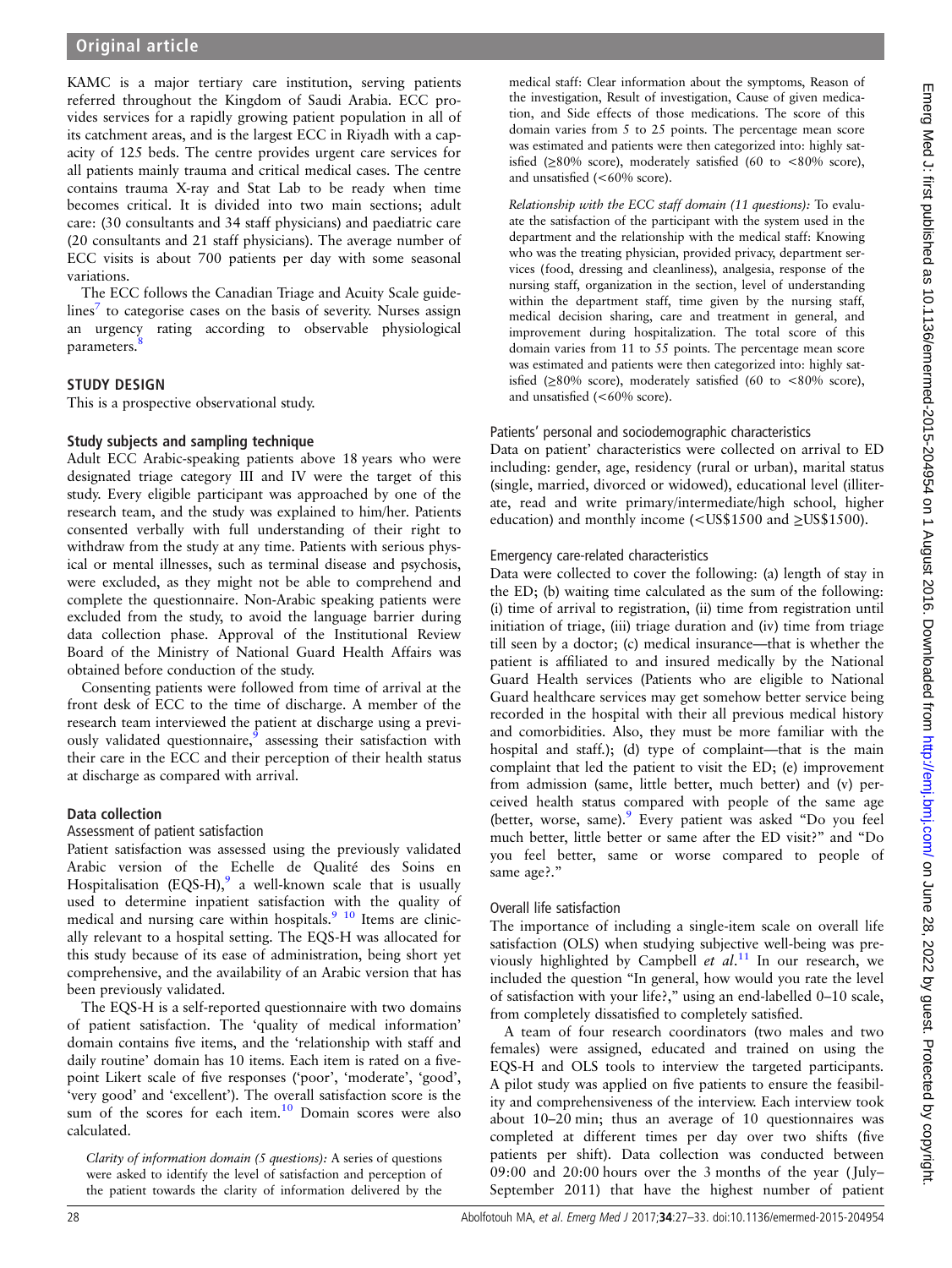admissions, when Riyadh city is visited by people from across Saudi Arabia.

## Data analysis

Sample size was determined based on the results of a prior study in which patient satisfaction was 73%. We estimated we would need 359 patients, based on an expected proportion of satisfaction that varies  $\pm 10\%,^{12} \alpha = 0.05$  and power=80%. Each day for 3 months, the team approached 10 randomly selected patients fulfilling the inclusion criteria.

Data were entered into the SPSS software program (V.22.0). The data were cleaned, stored and validated. Descriptive statistics such as percentages, mean, median, SD and IQR were used. Analytical statistics was applied to test the association between patient satisfaction and certain demographic and healthcare characteristics. Pearson  $\chi^2$  test and  $\chi^2$  test for linear trend were used for categorical data, and Student's t-test, Mann-Whitney test, analysis of variance and Pearson correlation coefficient tests were used for numerical data. Multiple linear regression analysis was applied, using the stepwise method, to identify the significant predictors of patient satisfaction score, with the following variables as independent variables; gender, age, marital status (unmarried vs married), level of education (illiterate or read and write, primary or intermediate and secondary or higher education), residence (urban or rural), income (<US\$1500 vs ≥US \$1500), eligibility for National Guard Health Affairs medical insurance (yes or no), waiting time (in minutes), improvement compared with admission (score of 1-same to 3-much better), perception of health status health status compared with people of the same age (score of 1-worse to 3-better) and OLS (score of 1 to 10). Significance was considered at p≤0.05.

## RESULTS

#### Patients' characteristics

A total of 390 interviews were completed for a response rate of 65% of those who consented. Reason for non-participation was that patients were being moved around in the ED and between other units such as X-ray, making it difficult to keep track of them, and hence, ask them to participate. Another reason was that the data collector, when approaching a possible participant, rapidly noticed that a patient was not suitable for participation, for example, due to distress, and refrained from asking. Non-respondent patients were not significantly different from respondent ones with regard to age and gender  $(p>0.05)$ (figure 1).

As shown in [table 1,](#page-3-0) mean age of participants was 36.3 (5.6) years with 46.2% females. Nearly all the patients came from urban areas (96.7%), the majority were married (61.8%), with monthly income of US\$1500 or more (82.3%) and more than one-half completed their secondary education (56.6%). Male patients were more likely to be unmarried  $(p=0.041)$  and have higher monthly income (p=0.007), than female patients. The majority of patients were eligible for the Saudi National Guard Health Affairs' services (85.9%).

#### Emergency care-related characteristics

The most common chief complaints were abdominal pain (25.5%), trauma (10.5%) and shortness of breath and per vaginal bleeding (10% each). Waiting time ranged from 5 to 300 min, with a median of 30 min and an IQR of 40 min. It was significantly shorter for female patients  $(z=3.13, p<0.001)$ . After the visit, no improvement was reported by 28.7% of patients, while 43.6% and 27.7% of patients reported little and much improvement, respectively. Females were more likely than



Figure 1 Flow chart of the recruitment of study participants.

males to report improvement  $(\chi^2_{LT} = 20.90, \text{ OR} = 3.81,$ p<0.001). About half of the patients (52.1%) perceived their health the same as other patients of same age, 29.1% better and 18.7% worse. Patients' OLS scored from 1 to 10 points, with an average score of  $7.25 \pm 2.08$ , reflecting moderate satisfaction ([table 1](#page-3-0)).

## Perception/satisfaction of emergency healthcare

[Table 2](#page-4-0) shows that poor satisfaction with the ECC was reported by 33.8%, 24.6% and 26.7% of patients for clarity of information, relation with staff and overall satisfaction domains, respectively. Significant gender difference was evident in favour of lower satisfaction among males in all domains ( $p < 0.001$ ). The percentage mean score of overall satisfaction was  $70.36 \pm 17.40$ , reflecting moderate satisfaction. This percentage mean score was significantly higher for females than for males ( $t=7.85$ , 95% CI 9.8 to 16.4, p<0.001). Females showed significantly higher percentage mean score in all domains of satisfaction  $(p<0.001)$ .

For the domain of clarity of information, poor satisfaction was reported for discussion of side effects (39.4%), symptoms (12.1%), purpose of medication (12.1%), reason for investigation (11.3%) and results of investigation (9.2%) (fi[gure 2\)](#page-4-0). For relation with the staff, poor satisfaction was most commonly reported with regard to participating in medical decision-making (27.2%) and not knowing the treating physician (17.9%).

#### Predictors of satisfaction of emergency care

[Figure 3](#page-5-0) is a scatter plot showing the relationship between waiting time (in minutes) and patient satisfaction in different domains. An inverse association was shown between waiting time and level of satisfaction in all domains. As waiting time became longer, per cent mean score decreased for satisfaction of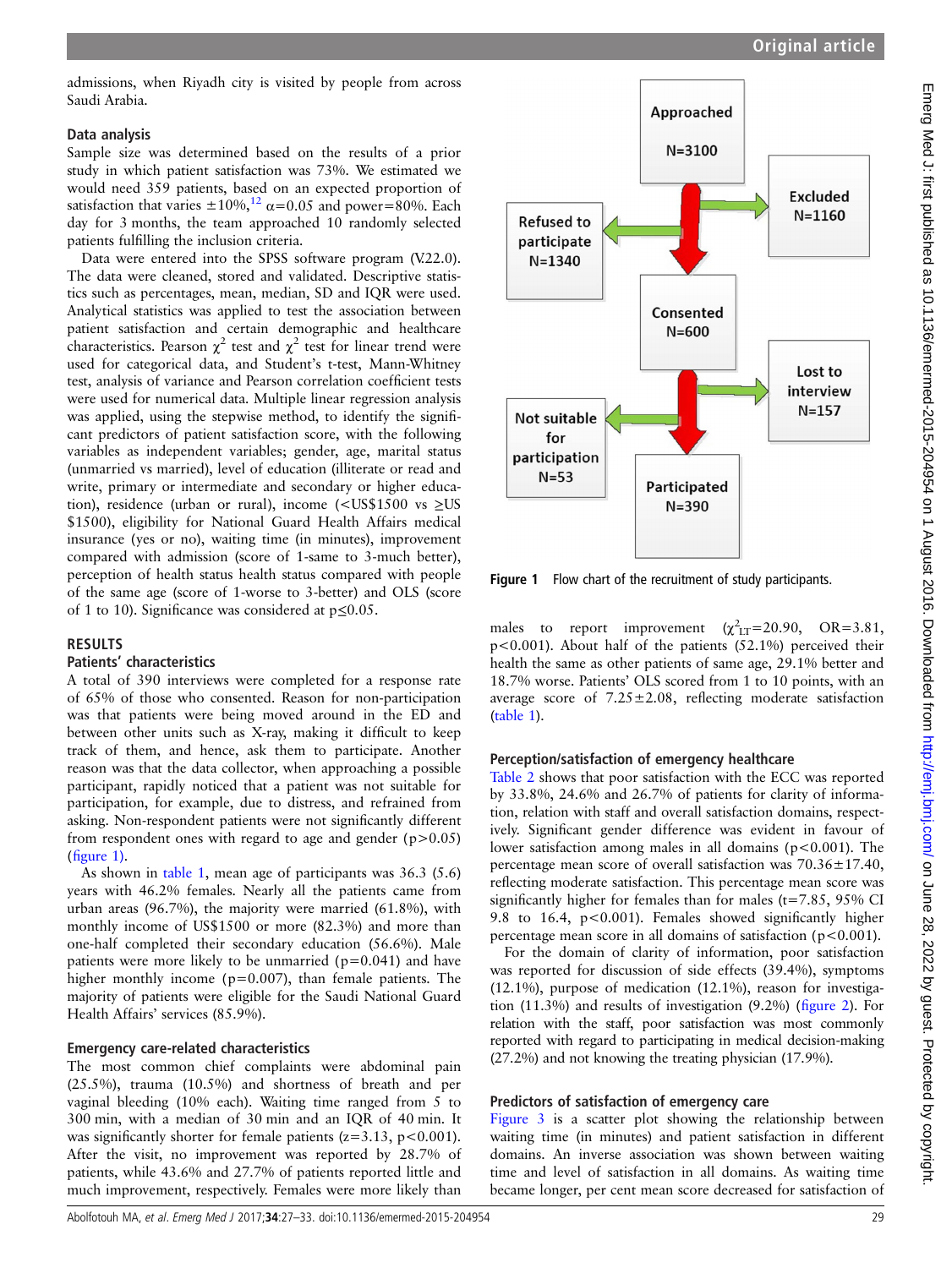## <span id="page-3-0"></span>Table 1 Patients' characteristics and emergency care-related characteristics by gender

|                                                 | <b>Female</b><br>$N = 180$ | <b>Male</b><br>$N = 210$ | <b>Total</b><br>$N = 390$ |                                   |  |  |
|-------------------------------------------------|----------------------------|--------------------------|---------------------------|-----------------------------------|--|--|
| <b>Characteristics</b>                          | N(% )                      | N (%)                    | N (%)                     | <b>Statistical significance</b>   |  |  |
| Age group (years)                               |                            |                          |                           |                                   |  |  |
| $18 - 24$                                       | 40 (22.2)                  | 63 (30.0)                | 103 (26.4)                | $\chi^2$ =27.04; p<0.001*         |  |  |
| $25 - 39$                                       | 84 (46.7)                  | 51 (24.3)                | 135 (34.6)                |                                   |  |  |
| $40 - 59$                                       | 46 (25.6)                  | 61(29.0)                 | 107 (27.5)                |                                   |  |  |
| 60 or more                                      | 10(5.5)                    | 35 (16.7)                | 45 (11.5)                 |                                   |  |  |
| Mean (SD)                                       | 37.6 (5.8)                 | 34.4 (4.9)               | 36.3(5.6)                 | $t=1.85$ , $p=0.06$               |  |  |
| Residency                                       |                            |                          |                           |                                   |  |  |
| Rural                                           | 11(6.1)                    | 2(1.0)                   | 13(3.3)                   | $\chi^2$ =8.005; p=0.005*         |  |  |
| Urban                                           | 169 (93.9)                 | 208 (99.0)               | 377 (96.7)                |                                   |  |  |
| <b>Marital status</b>                           |                            |                          |                           |                                   |  |  |
| <b>Unmarried</b>                                | 59 (32.7)                  | 90 (42.8)                | 149 (38.2)                | $\chi^2$ =4.17; p=0.041*          |  |  |
| <b>Married</b>                                  | 121 (67.3)                 | 120 (57.2)               | 241 (61.8)                |                                   |  |  |
| <b>Education level</b>                          |                            |                          |                           |                                   |  |  |
| Illiterate and read and write                   | 28 (15.6)                  | 23 (11.0)                | 51(13.1)                  | $\chi^2$ =8.03; p=0.018*          |  |  |
|                                                 | 42 (23.3)                  | 76 (36.2)                |                           |                                   |  |  |
| Primary and intermediate<br>Secondary and above | 110(61.1)                  | 111 (52.8)               | 118 (30.3)<br>221 (56.6)  |                                   |  |  |
| Monthly income                                  |                            |                          |                           |                                   |  |  |
| $<$ 5000 SR                                     | 42 (23.3)                  | 27 (12.9)                | 69 (17.7)                 | $\chi^2$ =7.30; p=0.007*          |  |  |
| $\geq$ 5000 SR                                  | 138 (76.7)                 | 183 (87.1)               | 321 (82.3)                |                                   |  |  |
| NGHA eligibility                                |                            |                          |                           |                                   |  |  |
| Non-eligible                                    | 14(7.8)                    | 41 (19.5)                | 55 (14.1)                 | $\chi^2$ =11.039; p=0.001*        |  |  |
| Eligible                                        | 166 (92.2)                 | 169 (80.5)               | 335 (85.9)                |                                   |  |  |
| Reason to visit ED                              |                            |                          |                           |                                   |  |  |
| Abdominal pain                                  | 53 (29.4)                  | 46 (21.9)                | 99 (25.5)                 | $\chi^2$ =83.02; p<0.001*         |  |  |
|                                                 | 7(3.9)                     |                          |                           |                                   |  |  |
| Chest pain<br>SOB                               | 17(9.4)                    | 31 (14.8)<br>22 (10.5)   | 38 (09.7)<br>39 (10.0)    |                                   |  |  |
|                                                 |                            |                          |                           |                                   |  |  |
| PV bleeding                                     | 39 (21.7)                  | 0(0)                     | 39 (10.0)                 |                                   |  |  |
| <b>Dizziness</b>                                | 13(7.2)                    | 80(3.8)                  | 21(05.4)                  |                                   |  |  |
| Trauma                                          | 5(2.8)                     | 36 (17.1)                | 41 (10.5)                 |                                   |  |  |
| Headache                                        | 7(3.9)                     | 6(2.9)                   | 13(03.3)                  |                                   |  |  |
| Others                                          | 39 (21.7)                  | 61(29.0)                 | 100(25.6)                 |                                   |  |  |
| Waiting time (in minutes)                       |                            |                          |                           |                                   |  |  |
| Mean (SD)<br>Median                             | 53.03 (60.95)<br>30.0      | 59.25 (52.29)<br>40.0    | 56.51 (56.28)<br>30.0     | $z=3.13$ , p<0.001*1              |  |  |
| Improvement compared with admission             |                            |                          |                           |                                   |  |  |
| Same                                            | 48 (26.7)                  | 64 (30.5)                | 112 (28.7)                | $\chi^2_{LT}$ =20.90, p<0.001*    |  |  |
| Little better                                   | 52 (28.9)                  | 118 (56.2)               | 170 (43.6)                |                                   |  |  |
|                                                 |                            |                          |                           |                                   |  |  |
| Much better                                     | 80 (44.4)                  | 28 (13.3)                | 108 (27.7)                |                                   |  |  |
| Health status compared with others              |                            |                          |                           |                                   |  |  |
| Worse                                           | 45 (25.0)                  | 28 (13.3)                | 73 (18.7)                 | $\chi^2_{LI}$ =1.05, p=0.3112.608 |  |  |
| Same                                            | 78 (43.3)                  | 125 (59.5)               | 203 (52.1)                |                                   |  |  |
| <b>Better</b>                                   | 57 (31.7)                  | 57 (27.2)                | 114 (29.2)                |                                   |  |  |
| Overall life satisfaction (scores)              |                            |                          |                           |                                   |  |  |
| $1 - 5$                                         | 41 (22.8)                  | 41 (19.5)                | 82 (21.0)                 | $\chi^2$ =0.618; p=0.432          |  |  |
| $6 - 10$                                        | 139 (77.2)                 | 169 (80.5)               | 308 (79.0)                |                                   |  |  |
| Mean (SD)                                       | 7.41 (2.29)                | 7.11 (1.88)              | 7.25 (2.08)               | $t=1.41$ , p=0.16                 |  |  |
| *Statistically significant.                     |                            |                          |                           |                                   |  |  |

\*Statistically significant. †Mann-Whitney test was applied.

SR, Saudi Riyals; NGHA, National Guard Health Affaires; SOB, shortness of breath; PV, per-vaginal bleeding.

clarity of information (y=71.86–0.08\*x, r=−0.21, p<0.001), relation with staff (y=74.09–0.05\*x, r=−0.16, p=0.003) and overall patient satisfaction (y=73.35–0.06\*x, r=−0.20, p<0.001).

[Figure 4](#page-5-0) shows the relationship between perceived health improvements compared with admission and per cent mean score of EQS-H for patient satisfaction. A significant direct association was shown between the level of patients' improvement in the hospital and their percent mean scores of satisfaction. As we go from 'same' towards 'little better' and the 'much better', the corresponding percentage mean score increased significantly in clarity of information ( $f=34.89$ ,  $p<0.001$ ), relation with staff ( $f=45.54$ ,  $p<0.001$ ) and overall satisfaction  $(f=54.49, p<0.001)$ .

[Table 3](#page-6-0) shows the results of multiple regression analysis of the percentage mean scores of satisfaction, with: gender, age, marital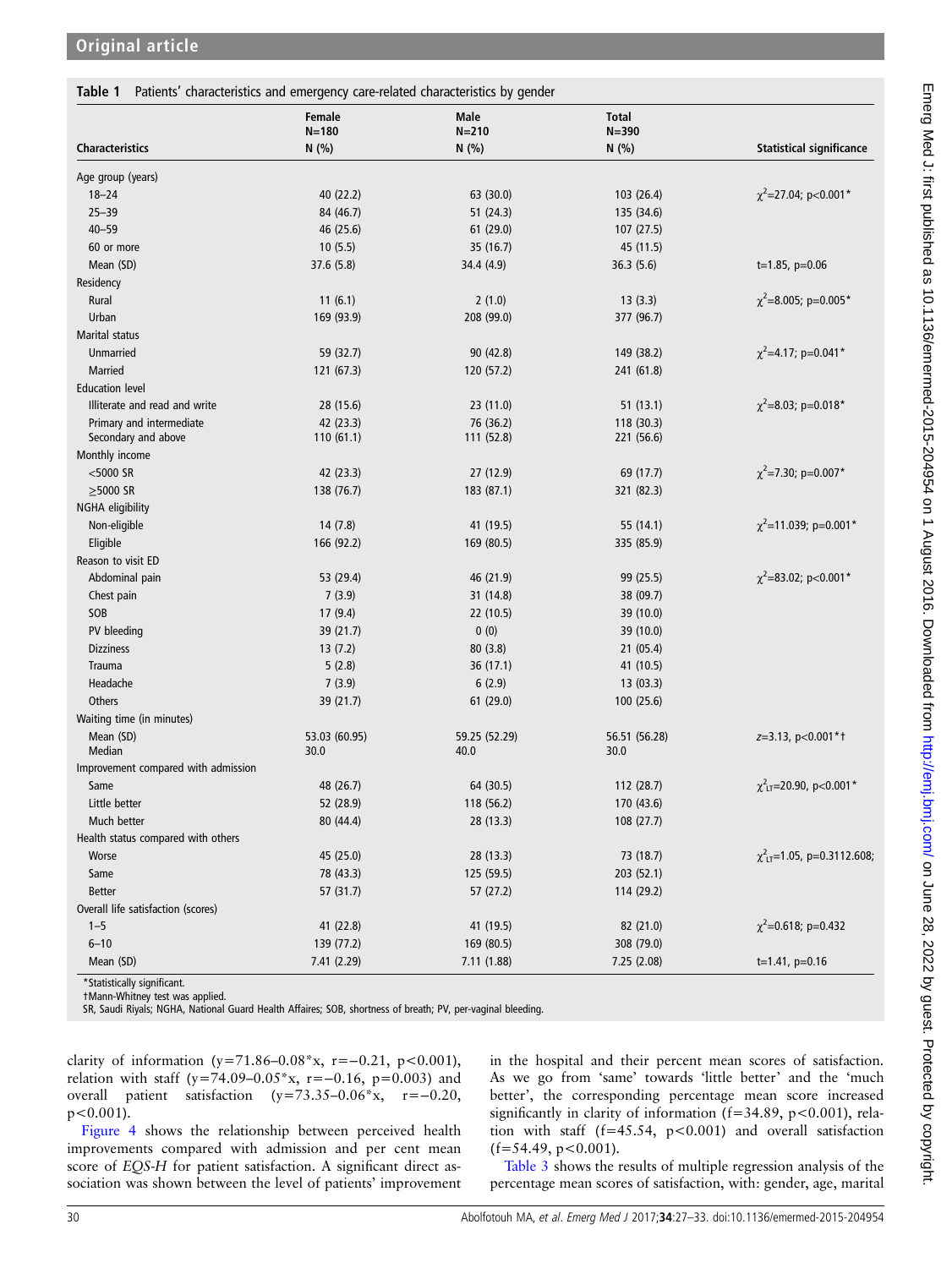<span id="page-4-0"></span>

|                                    | <b>Highly satisfied</b> | <b>Moderately satisfied</b> | <b>Unsatisfied</b> |                                                         |
|------------------------------------|-------------------------|-----------------------------|--------------------|---------------------------------------------------------|
|                                    | N(%)                    | N(%)                        | N(%)               | Percentage mean score (SD)                              |
| Clarity of information (MI) domain |                         |                             |                    |                                                         |
| Male                               | 51(24.3)                | 77 (36.7)                   | 82 (39.0)          | 63.85 (18.53)                                           |
| Female                             | 89 (49.4)               | 41 (22.8)                   | 50 (27.8)          | 71.73 (23.85)                                           |
| Total                              | 140 (35.9)              | 118 (30.3)                  | 132 (33.8)         | 67.49 (21.49)                                           |
| $\chi^2$ =26.91; p<0.001*          |                         |                             |                    | $t=-3.601$ ; 95% CI: 3.6 to 12.2, p<0.001 <sup>*</sup>  |
| Relation with staff (RS) domain    |                         |                             |                    |                                                         |
| Male                               | 35(16.7)                | 99 (47.1)                   | 76 (36.2)          | 64.53 (15.07)                                           |
| Female                             | 114(63.3)               | 46 (25.6)                   | 20(11.1)           | 80.26 (18.37)                                           |
| Total                              | 149 (38.2)              | 145 (37.2)                  | 96 (24.6)          | 71.79 (18.40)                                           |
| $\chi^2$ =92.16; p<0.001*          |                         |                             |                    | $t=-9.147$ ; 95% CI: 12.3 to 19.1, p<0.001 <sup>*</sup> |
| Overall                            |                         |                             |                    |                                                         |
| Male                               | 32(15.2)                | 99 (47.1)                   | 79 (37.7)          | 64.28 (14.15)                                           |
| Female                             | 96(53.3)                | 59 (32.8)                   | 25(13.9)           | 77.41 (18.19)                                           |
| Total                              | 128 (32.8)              | 158 (40.5)                  | 104(26.7)          | 70.36 (17.40)                                           |
| $\chi^2$ =68.26; p<0.001*          |                         |                             |                    | $t=-7.847$ ; 95% CI: 9.8 to 16.4, p<0.001*              |

\*Statistically significant.

EQS-H, Echelle de Qualité des Soins en Hospitalisation.

| Relation with the staff (RS)                                 | <b>Treatment and care in general</b>             | 29.5 |      |      | 32.6 |      |      | 27.7 |      | 7.23.1         |  |
|--------------------------------------------------------------|--------------------------------------------------|------|------|------|------|------|------|------|------|----------------|--|
|                                                              | Participating in medical decision making         | 30.3 | 11.8 |      | 15.6 |      | 15.4 |      | 27.2 |                |  |
|                                                              | Willingness of the nurse of give you enough time | 31.6 |      |      | 22.3 |      | 26.9 |      | 14.6 | 4.6            |  |
|                                                              | Level of understanding among the section staff   | 35.6 |      |      | 28.2 |      |      | 24.4 |      | $9.5\quad 2.3$ |  |
|                                                              | Organizing in the section                        | 32.3 |      |      | 27.7 |      |      | 26.2 |      | $10.5$ $3.3$   |  |
|                                                              | Response of the nurse to your call               | 32.9 |      |      | 23.3 |      | 23.8 |      | 14   | 6.2            |  |
|                                                              | Helps to relief the pain                         | 25.4 |      | 15.9 |      | 36.7 |      |      | 13.1 | 9              |  |
|                                                              | Provided services by the section                 | 13.6 | 22.1 |      |      |      | 29.5 |      | 11   | 3.8            |  |
|                                                              | <b>Privacy during treatment</b>                  | 34.3 |      | 24.9 |      | 22.1 |      | 46.2 |      | 3.6            |  |
|                                                              | Knowing of the physician                         | 30   |      | 14.1 |      | 22.3 |      | 13.8 |      | 17.9           |  |
| information<br>Clarity of<br>$\widehat{\overline{\epsilon}}$ | Side effects of medications                      | 21.4 | 111  | 12   |      | 16.1 |      | 39.4 |      |                |  |
|                                                              | <b>Purpose of medication</b>                     | 35   |      |      | 20.1 |      | 23.3 |      | 7.9  | 13.7           |  |
|                                                              | <b>Result of investigation</b>                   | 34   |      |      | 18.6 |      | 25.9 |      | 11   | 10.5           |  |
|                                                              | <b>Reason of investigation</b>                   | 36.7 |      | 19.9 |      |      | 22.9 |      | 8.8  | 11.7           |  |
|                                                              | <b>Clear information about symptoms</b>          | 35.6 |      |      | 19.7 |      |      | 18.2 | 14.4 | 2.1            |  |
|                                                              |                                                  |      |      |      |      |      |      |      |      |                |  |

■ Excellent ■ Very good ■ Good ■ Moderate ■ Poor

Figure 2 Responses to Echelle de Qualité des Soins en Hospitalisation domains of patient satisfaction to emergency care.

status, level of education, residence, income, eligibility for National Guard Health Affairs medical insurance, waiting time, perception of health status (score), improvement after ED visit and OLS (score) as the confounding variables. Male gender ( $t=6.19$ ,  $p<0.001$ ), longer waiting times ( $t=2.18$ ,  $p<0.032$ ) and lower perceived health status compared with the status at admission ( $t=6.85$ ,  $p<0.001$ ) were the only significant predictors of lower scores of overall satisfaction. Percentage mean score of satisfaction for males was 10.14% lower than females. Gender, waiting time and improvement compared with arrival in the ED were significant predictors of satisfaction of clarity of information as well, yet waiting time was not a significant predictor of satisfaction of the relation with staff (t=1.68,  $p=0.094$ ).

#### **DISCUSSION**

The ECC is the first point of contact for many people who need acute health services. Our study is the first to be conducted in Saudi Arabia to determine patient satisfaction with emergency healthcare by means of the Arabic version of the EQS-H. Previous studies have evaluated patient satisfaction in Western countries,<sup>9</sup> <sup>10</sup> <sup>13</sup> but little is known about patient satisfaction in Arab countries, where sociocultural values are different.<sup>9</sup> The overall level of satisfaction observed in our population (70.4%) corresponds to moderate satisfaction, and is lower than levels reported previously.<sup>6</sup>  $8$  Further studies are necessary to identify the reasons behind such difference.

One of the strengths of our study is that we attempt to demonstrate the relationship between perception of emergency care and perceived health status compared with admission. Patient ratings of their health status have been reported to be better pre-dictors of satisfaction than physician ratings.<sup>[14](#page-6-0)</sup> Our results demonstrated a significant and relationship between perceived improvement in health status and the satisfaction score, in agreement with previous results.<sup>9</sup> <sup>15</sup> Perceived improvement in health status represents a relief of suffering and should logically be related to higher satisfaction. However, accurate interpretations of comparative satisfaction data require consideration of the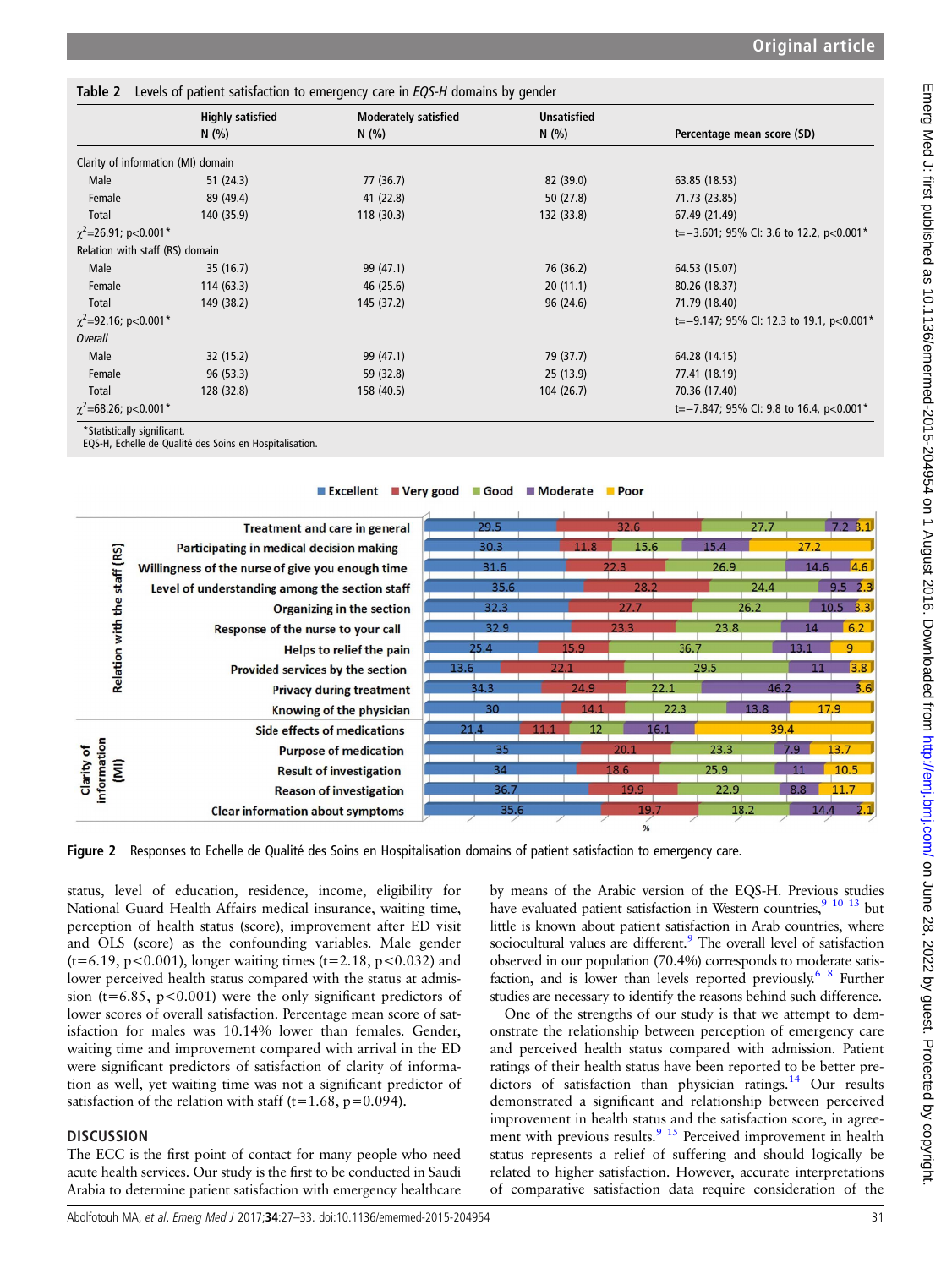<span id="page-5-0"></span>



illness profile of the population samples involved.<sup>[14](#page-6-0)</sup> In the present study, the reasons for visiting the ECC included abdominal pain, shortness of breath, vaginal bleeding and dizziness, among others and our analysis could not adjust for all these variations when investigating the predictors of satisfaction.

Self-perceived health status is not usually considered important in satisfaction studies, especially when comparing different patient groups.[16](#page-6-0) In our cohort, perceived health status compared with others of the same age was not significantly associated with satisfaction score. Interestingly, patient satisfaction with emergency care also showed no association with patient satisfaction with life in general. Previous results have suggested that a high level of general satisfaction with life indicates a positive viewpoint that enables patients to be satisfied with their care.<sup>9</sup> However, patients with high levels of satisfaction with life might also have higher expectations than those with lower levels of satisfaction with life.

Previous results have shown that the satisfaction of patients in ECCs is influenced by the provision of information, waiting



Figure 4 Relationship between perceived health improvement as compared with admission and per cent mean score of Echelle de Qualité des Soins en Hospitalisation for satisfaction.

time in the ECC and interpersonal relations between patients and staff.[17 18](#page-6-0) Evidence shows that a strong positive correlation exists between provision of information by doctors and patient satisfaction.<sup>[19](#page-6-0)</sup> In the present study, poor satisfaction with clarity of information was reported by 33.8% of patients, particularly for side effects, symptoms, purpose of medication, reason for and results of investigations. These findings are comparable with those reported in a study in Morocco by Soufi et  $al$ .<sup>[9](#page-6-0)</sup>

Good interpersonal relationships can positively influence satisfaction with visits to the ECC, and can contribute to improvements in patient care and health outcomes.<sup>9</sup> Our patient population reported poor satisfaction with regard to participation in medical decision-making (27.2%) and being able to identify the treating physician (17.9%). Satisfied patients are less likely to seek out a second opinion, which has implications in terms of reducing medical costs. Therefore, investment in improving physician communication and interpersonal skills can potentially result in benefits for patients' understanding of their care as well as their overall satisfaction, without changing the objective aspects of the care received. $20$ 

In our study, the satisfaction scores were higher for women than for men in both domains, which contrasts with some previous results, $9\frac{15}{15}$  but is consistent with others.<sup>[19](#page-6-0)</sup> These results might indicate that—especially in Saudi culture, where paternalism is the norm—men have greater expectations than women.

Waiting time is a key component of patient satisfaction, and significant efforts have been made to reduce ED waiting times and increase overall ED efficiency.<sup>[21](#page-6-0)</sup> The median waiting time in the present study was 30 min with an IQR of 40 min. Although there are various definitions of waiting time, it was calculated from arrival at the front desk till seen by a doctor for all patients. In our study, waiting time was correlated with patient satisfaction in all domains, and was a significant predictor of satisfaction in the clarity of information domain and overall, before and after adjustment for covariates. However, the perception of waiting time may be more important to patient satisfaction than the actual length of time.<sup>22 23</sup> Interventions can reduce patients' perception of their waiting times.<sup>[24](#page-6-0)</sup>

#### Limitations

This was a single-centre study, with a 65% response rate. Data were not collected overnight and this could have affected generalisability as well as given the opportunity to compare satisfaction levels at different times. While we only included lower